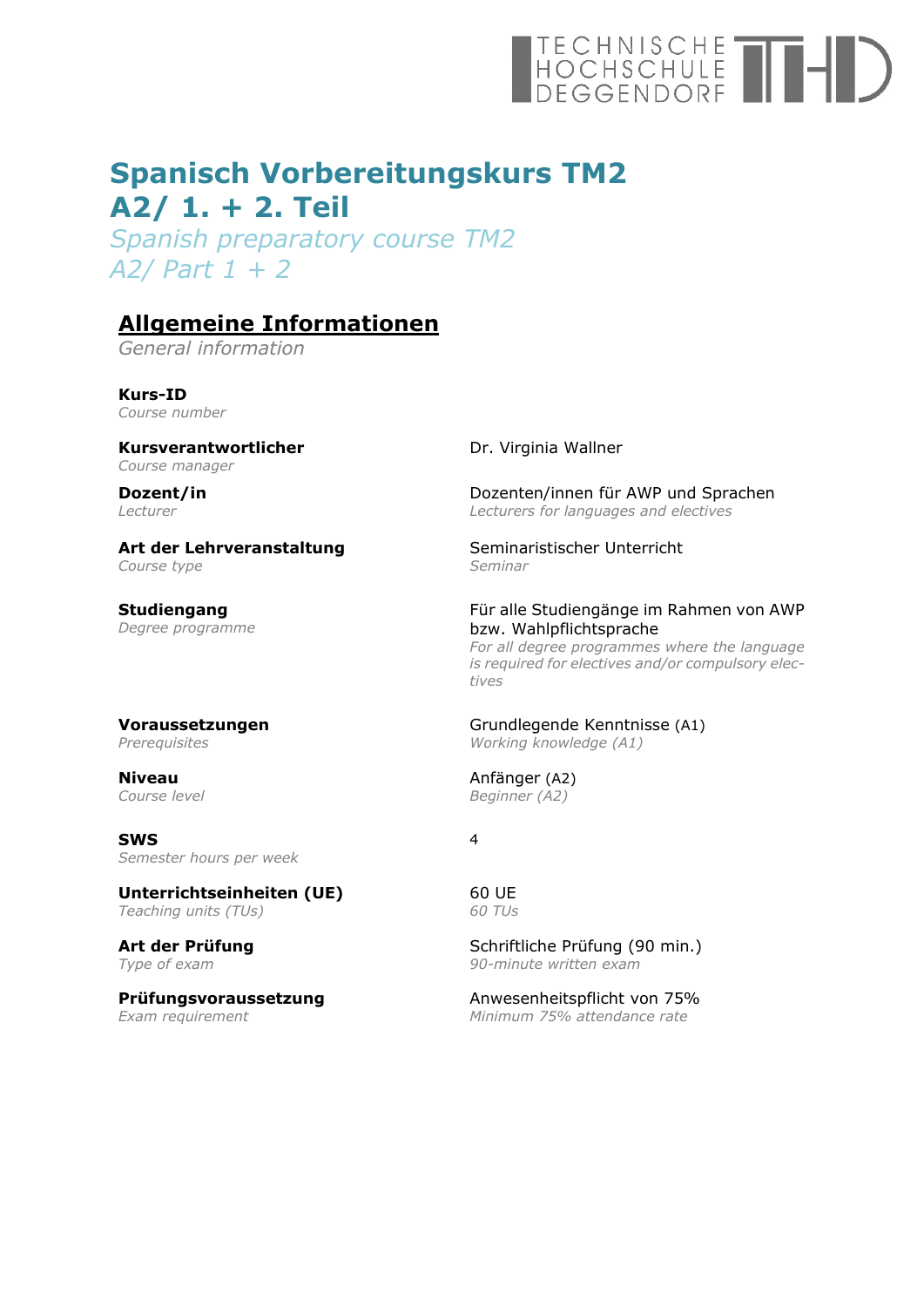## **Ziele des Kurses**

*Course objectives* 

Ziel dieses Kurses ist es **häufig gebrauchte Ausdrücke und einfache Sätze** zu verstehen und anzuwenden. Die Teilnehmenden sollen sich am Ende des Kurses **in einfachen, routinemäßigen Situationen** verständigen, wenn es um einen **einfachen und direkten Austausch von Informationen über vertraute und geläufige Situationen** geht. Darüber hinaus wird den Teilnehmenden vermittelt, wie man mit einfachen Mitteln die eigene Herkunft und Ausbildung, die direkte Umgebung und Dinge im Zusammenhang mit unmittelbaren Bedürfnissen beschreibt. Vergleichen Sie auch: https://www.daad.de/de/studieren-und-forschen-in-deutsch-

land/studium-planen/gers/

*The aim of this course is to understand and use common expressions and basic phrases and sentences. At the end of the course, participants should be able to communicate in simple and routine tasks requiring a simple and direct exchange of information on familiar and routine matters. Participants will furthermore be shown how to describe, in simple terms, their own background and education/training, their immediate environment and matters in areas of immediate need. Compare also: https://www.daad.de/en/study-and-research-in-germany/plan-your-studies/cefr/* 

## **Inhalte des Kurses**

*Course content*

Kerninhalte des Kurses sind neben **Grammatik und Wortschatz** die vier Fertigkeiten: **Hören, Lesen, Schreiben und Sprechen**. Wichtige Themen, die im Kurs behandelt werden, sind: **Kleidung, Wetter, Beziehungen, Arbeitsumfeld, Eigenschaften, Reisen, Menschen beschreiben, sich informieren, Empfehlungen und Tipps geben sowie Meinung äußern.** Des Weiteren werden zusätzliche Themen, je nach der aktuellen Entwicklung in Literatur und Praxis, den Bedürfnissen der Studenten hinzugefügt. Grammatikalische Schwerpunkte des Kurses sind: **Kompartiv", die verbalen Periphrasen, Konnektoren, Gerundium, Präpositionen: "para, por", "Indefinido", Perfekt**  vs. "Indefinido", Imperativ, Imperfekt, Imperfekt vs. "Indefinido.

Zielführende Methoden sind hierbei **Partner- und Gruppenarbeiten**, **kleine Projektarbeiten, Erklärung** der Themen durch den Dozenten/ die Dozentin, **Präsentationen, Diskussionen, Rückmeldungen** vom Dozenten.

*This course focuses not only on grammar and vocabulary but also the four skills: listening, reading, writing and speaking. The essential topics covered during the course include: clothing, the weather, relationships, the work environment, characteristics and traits, travelling, describing people, obtaining information, giving recommendations and tips, and expressing opinions. Additional topics will be added to keep pace with current developments in literature and practice and to cater to specific student needs.* 

*Grammar focus: comparative, verbal periphrases, connectors, gerunds, prepositions: "para, por"; "indefinido", present perfect vs. "indefinido"; imperatives; past tense; past tense vs. "indefinido".* 

*The methods employed to achieve the desired objectives include pair and group work, small projects, introduction to the topics by the lecturer, presentations, discussions, and feedback from the lecturer.*